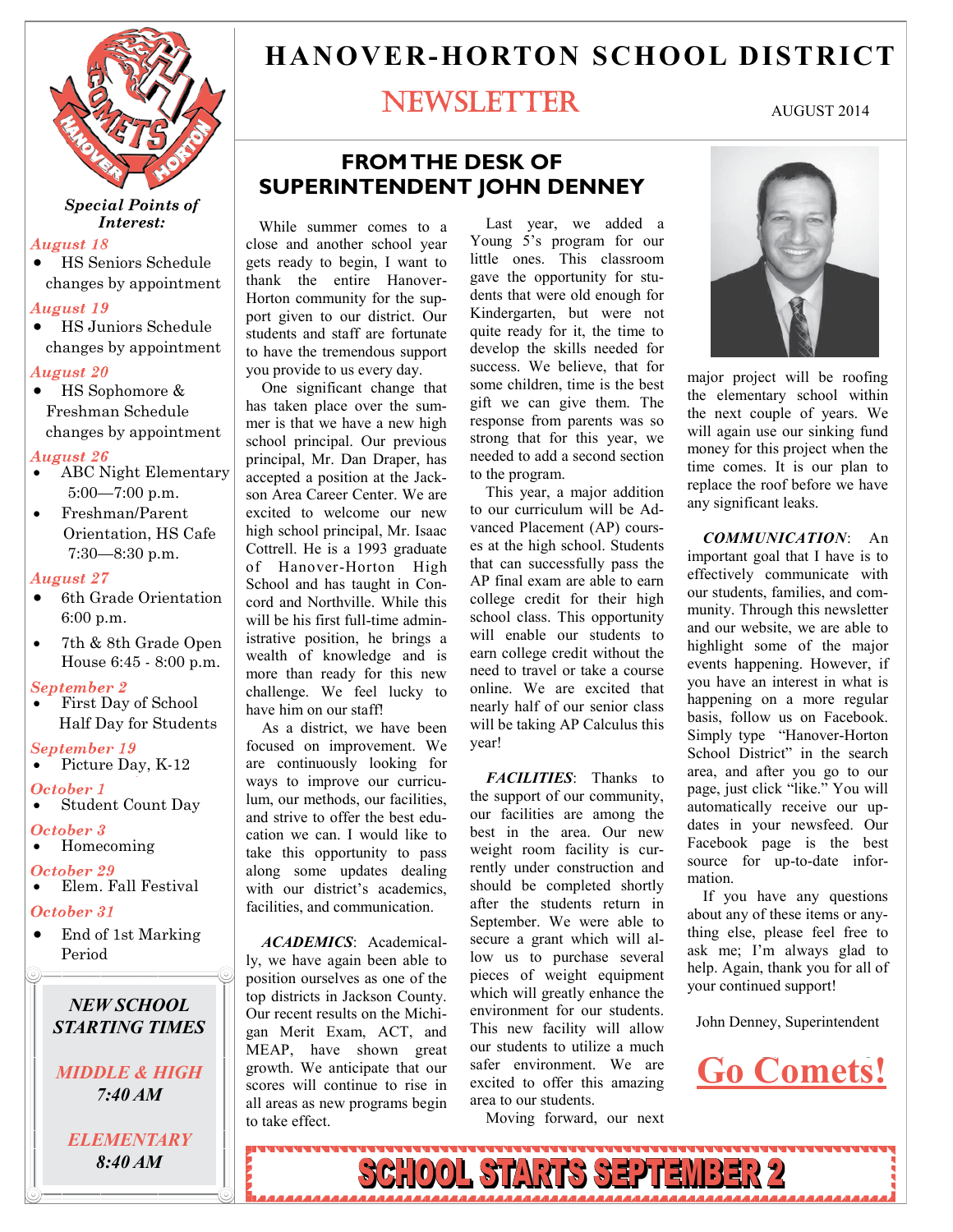



### **Welcome Back Students!**

**Looking forward to working with you this fall. Watch for details on the opening of your student credit union. A Financial Education Program of CP Federal Credit Union** 

#### NONDISCRIMINATION AND ACCESS TO EQUAL EDUCATIONAL OPPORTUNITY

 The Board of Education does not discriminate on the basis of the Protected Classes of race, color, national origin, sex (including sexual orientation or transgender identity), disability, age (except as authorized by law), religion, military status, ancestry, or any other statutorily protected category (collectively, "Protected Classes") in its educational programs or activities.

### *Healthy Changes in Our School Cafeterias*

 This fall, Hanover-Horton School District cafeterias are meeting tough new federal nutrition standards for school meals, ensuring that meals are healthy and well-balanced and provide students all the nutrition they need to succeed at school. Now is a great time to encourage your kids to choose school lunch!

 School meals offer students milk, fruits and vegetables, proteins and grains, and they must meet strict limits on saturated fat and portion size. Starting in School Year 2014-2015, school lunches will meet additional standards requiring:

- Age-appropriate calorie limits for breakfast and lunch
- Fat-free or 1% milk (flavored milk must be fat-free)
- $\bullet$  0 grams trans fat
- More whole grains
- Reduced sodium levels
- A wider variety of vegetables, including dark green and red/orange vegetables and legumes
- Larger servings of vegetables and fruits (students must take at least one serving of fruit or vegetable)

We're always working to offer Hanover-Horton students healthier and tastier choices. We are focusing on serving healthy homemade entrees, locally grown foods, and increased offerings of whole grains.

School meals are a great value and a huge convenience for busy families too! Below are the meal prices.

|                  | <b>Elementary School</b> | <b>Middle School</b> | <b>High School</b> | Milk   |
|------------------|--------------------------|----------------------|--------------------|--------|
| <b>Breakfast</b> | \$1.65                   | \$1.65               | \$1.65             | \$0.50 |
| ∟unch            | <b>¢つ つく</b><br>ل و که   | \$2.60               | \$2.60             | \$0.50 |

 SendMoneyToSchool.com is a great tool to monitor your student's meal account activity, deposit funds online, and view the account balance. If you would like to receive email alerts when your student's account falls below the minimum balance, contact the Food Service Office, 517.990.3603, to have this service set up.

 Meal applications can be submitted prior to the beginning of school by stopping by any of the building offices or submitting an application online at LunchApp.com. Applications can take up to 10 days for processing. For the fastest approval, utilize our online portal at www.LunchApp.com.

 We look forward to welcoming your children to the cafeteria this fall. To find out more about Hanover-Horton School's healthy school meals, contact Alan Breneman, Director of Food Services at 517.990.3603. Thank you!



Deposit funds into student accounts online, www.SendMoneytoSchool.com.



| suewr Lunch mo.com                             |
|------------------------------------------------|
| <b>Electronically Submit Meals Application</b> |

Submit a Free/Reduced Meal Application online, www.SendMoneytoSchool.com. *Easier, faster and confidential. Apply Today!*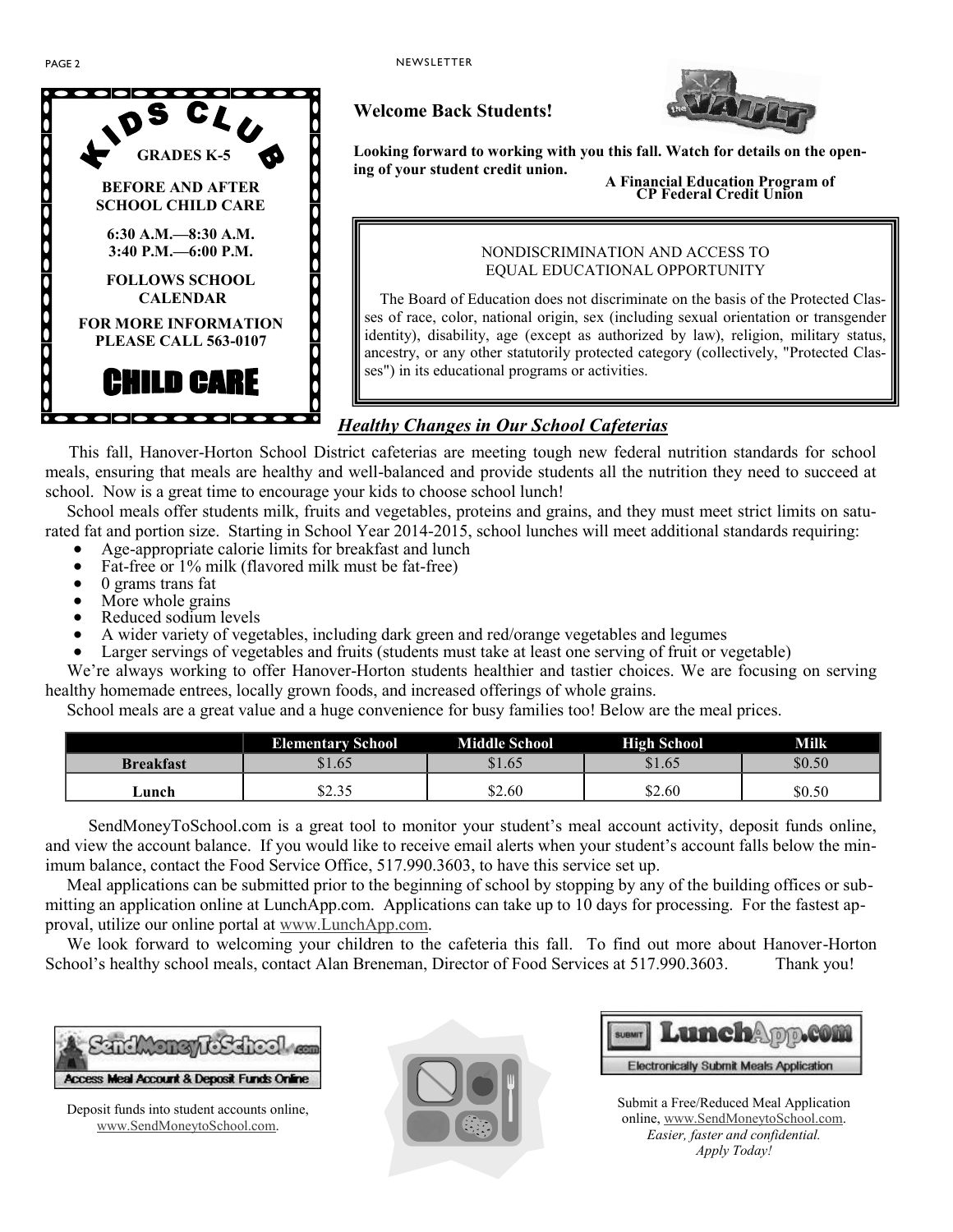### **REQUEST FORM TO KEEP YOUR CONTACT INFORMATION PRIVATE**

The law requires that schools give parents and students the opportunity to request that information, including name, phone number, address, date and place of birth, major field of study, participation in officially recognized activities and sports, weight and height of members of athletic teams, dates of attendance, degrees and awards received and the most recent previous educational agency of institution attended by the student, not be disclosed to anyone outside of the school.

If you don't want your information released to military recruiters and/or request that your information be kept private in other places, as well (such as a yearbook or other school publication) please fill out the form below.

Once a parent or student makes this request, directory information cannot be disclosed without the affirmative consent of the parent (or the student if the student is over 18 years of age). If you do not opt out a school may provide only the student's name, address and listed phone number to military recruiters, upon request. Unlisted phone numbers may not be disclosed.

These requests are separated in the form below so that it is clear what information you wish to be released and to whom it may be released. Once you have signed and returned the form the information may not be released without a parent or guardian's prior written consent.

It is **not** required by law but it is recommended that a parent or guardian and the student both sign this form. It is also recommended that you keep a copy for your records.

Date:

Dear administrator of \_\_\_\_\_\_\_\_\_\_\_\_\_\_\_\_\_\_\_\_\_\_\_\_\_\_\_\_\_\_\_\_\_\_\_\_\_\_\_\_\_\_\_\_\_\_\_\_\_\_\_\_\_\_\_\_\_\_\_\_\_\_\_\_

(Name of school)

 $\mathcal{L}_\mathcal{L}$  , which is a substitution of the set of the set of the set of the set of the set of the set of the set of the set of the set of the set of the set of the set of the set of the set of the set of the set of t

I hereby request that the name, address and telephone listing of the following student:

(Print name of student)

(Check all that apply)

not be released to military recruiters without prior written parental consent

not be released to anyone in any school publication without prior consent

not be released to anyone in any school publication without prior consent with the exception of the student yearbook. You may publish picture and name in the yearbook.

\_\_\_\_\_\_\_\_\_\_\_\_\_\_\_\_\_\_\_\_\_\_\_\_\_\_\_\_\_\_\_\_\_\_\_\_\_\_\_\_\_\_\_\_\_\_\_\_\_\_\_\_\_\_\_\_\_\_\_\_\_\_\_\_\_\_\_\_\_\_\_\_\_\_\_\_\_\_\_\_\_\_\_\_\_\_\_

\_\_\_\_\_\_\_\_\_\_\_\_\_\_\_\_\_\_\_\_\_\_\_\_\_\_\_\_\_\_\_\_\_\_\_\_\_\_\_\_\_\_\_\_\_\_\_\_\_\_\_\_\_\_\_\_\_\_\_\_\_\_\_\_\_\_\_\_\_\_\_\_\_\_\_\_\_\_\_\_\_\_\_\_\_\_\_

\_\_\_\_\_\_\_\_\_\_\_\_\_\_\_\_\_\_\_\_\_\_\_\_\_\_\_\_\_\_\_\_\_\_\_\_\_\_\_\_\_ \_\_\_\_\_\_\_\_\_\_\_\_\_\_\_\_\_\_\_\_\_\_\_\_\_\_\_\_\_\_\_\_\_\_\_\_\_\_\_\_\_

Print name of parent or legal guardian

Signature of parent or guardian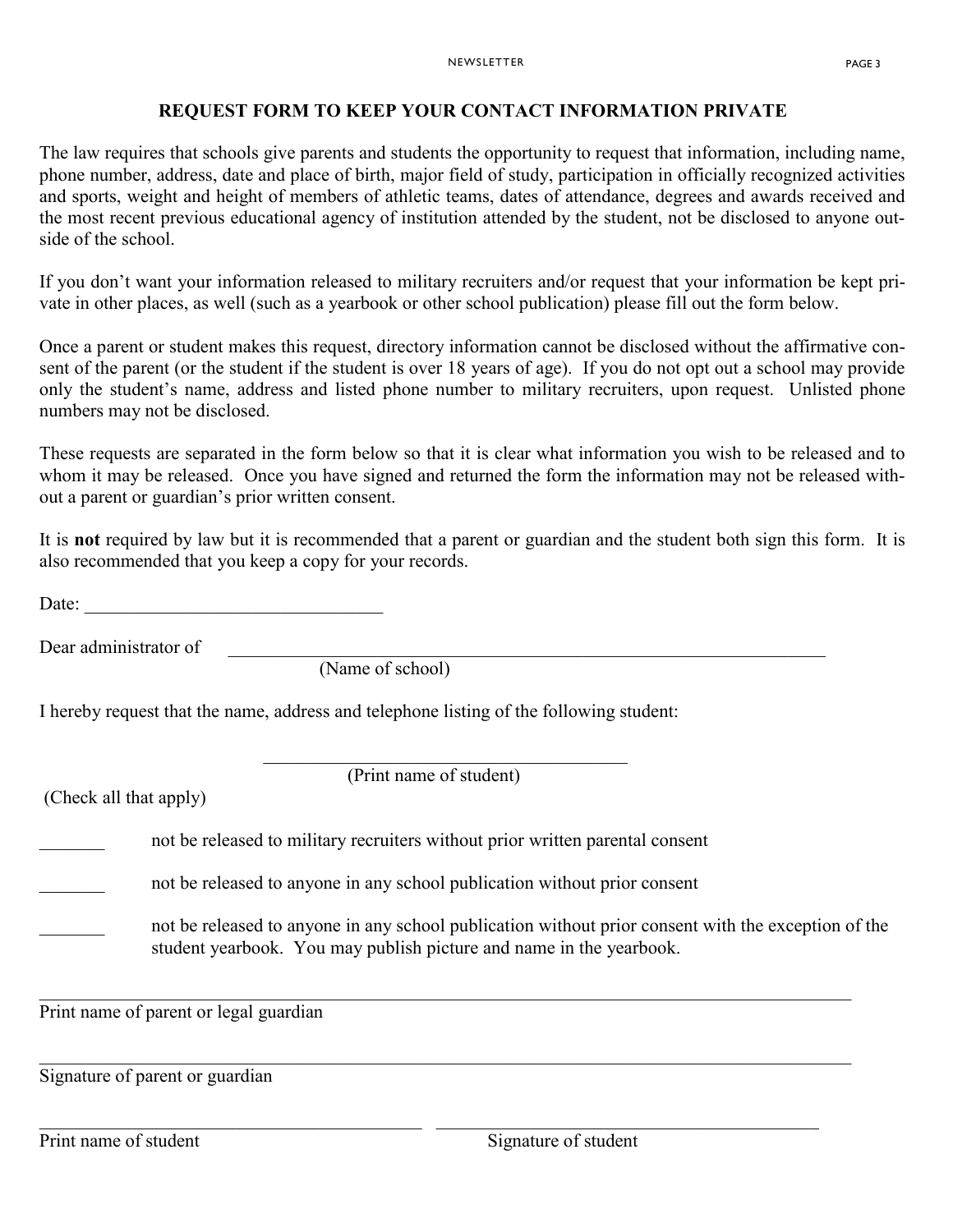# *GRADUATING CLASS OF 2014 GRADUATING CLASS OF 2014*

Parker Johnson

# **VALEDICTORIANS valedictorians**





Shannon Richardson

Kylee Sue Ackley ++ \* Melissa Lynn Ballard Alaina Christine Bell ++ \* Katelyn Grace Beveridge Courtney Kristine Blakley Nicole Ann Bodell ++ \* Brandon Joseph Brown Kaitlynn Elizabeth Burcroff Jonathan Daniel Causer Olyvia Lee Causie + Marvin James Childress III + Matthew Lee Childs + Khalob Clayton Cognata ++ Garrett Patrick Collier + Tyler Jay Colwell Hunter Alexander Cook Madison Ruth Curl ++ \* Evan Michael Dailey James Donovan DeBoe II Alexis Nicole Dielman ++ Christopher Joseph DiFrancesco Joel Michael Dowker + Shalee Ann Drake Payton Matthew Dunning  $++$  \* # Desiree' Marie Frantum ++ Alexis Nichole French ++ # Tyler Joseph Gagne ++ Albert Francis Garrow III + Brandon Jacob Gilbert ++ \* Hunter Nicole Gillett + Michael Thomas Halsey Haleigh Samantha Hammond + Dale Kristopher Hubbard



Alaina Bell Alexis Dielman



Kim O'Connell

Kelsye Ann Irvine Kyndra Danielle Irvine + Parker Steven Johnson ++ Taylor LaRynn Jones Kailey Marie Kelley + Adam Francis Kennedy ++ \* Megan Carmela Klintworth ++ \* Jacob Paul Klotz Haylee Rae Lange ++ Alexander James Long Shaylin Alissa McCann ++ \* Austin Allen McRae ++ \* Amber Marie Meininger + Kaitlin Anne Mills Maitlynn Shelby Mossolle ++ Ashley Kay Newton Kim Liam O'Connell ++ \* Eli Madison Page Kayla Grace Piloske ++ Kacie Laurene Poole ++ Silas Timothy Potter ++ Lauryn Kelly Pulliam ++ Craig Patrick Reska ++ \* Jeffrey Dane Rhode, Jr. Courtney Louise Richards Rebecca Loretta Richardson Shannon Elizabeth Richardson ++ \* Timothy Joseph Richardson Jordan Anthony Rigelman + Zachary Louis Rogers Nathaniel Wayne Rouster ++ \* Tara Lynn Rule + Tyler Robert Schiller



# **SALUTATORIAN salutatorian**



Adam Kennedy

Corey Ronald Schittenhelm ++ # Holly Rebecca Schittenhelm ++ \* Keelie Alexandra Schmidt ++ \* Valerie Renee Schuette + Allison Nichole Shuff ++ \* Chloe'-Mae Faith Silveus Kenneth Tyler Sumner Tristan Joseph Swartout ++ \* Raven Mykell Thames + Logan Garred Thayer Logan Phillip Aleczander Turner Kaelynn Storm Valente Joshua Michael VanCampen Alyssa Ann Vincent + Aaron Michael Visser Taylor Nicole Wells ++ Chelsey Dawn Wilcox Devin Joseph Woodard + Savanna Marie Wright + Adam Michael Yinger + Michael James Zeiler ++

#### **HANOVER-HORTON VIRTUAL SCHOOL**

Victoria Lynn Bevier Shannon Elora Connor Nicole Victoria Sexton

++ Gold Cord Honor

- + Silver Cord Honor
- National Honor Society Member
- # National Technical Honor Society Member (Jackson Area Career Center)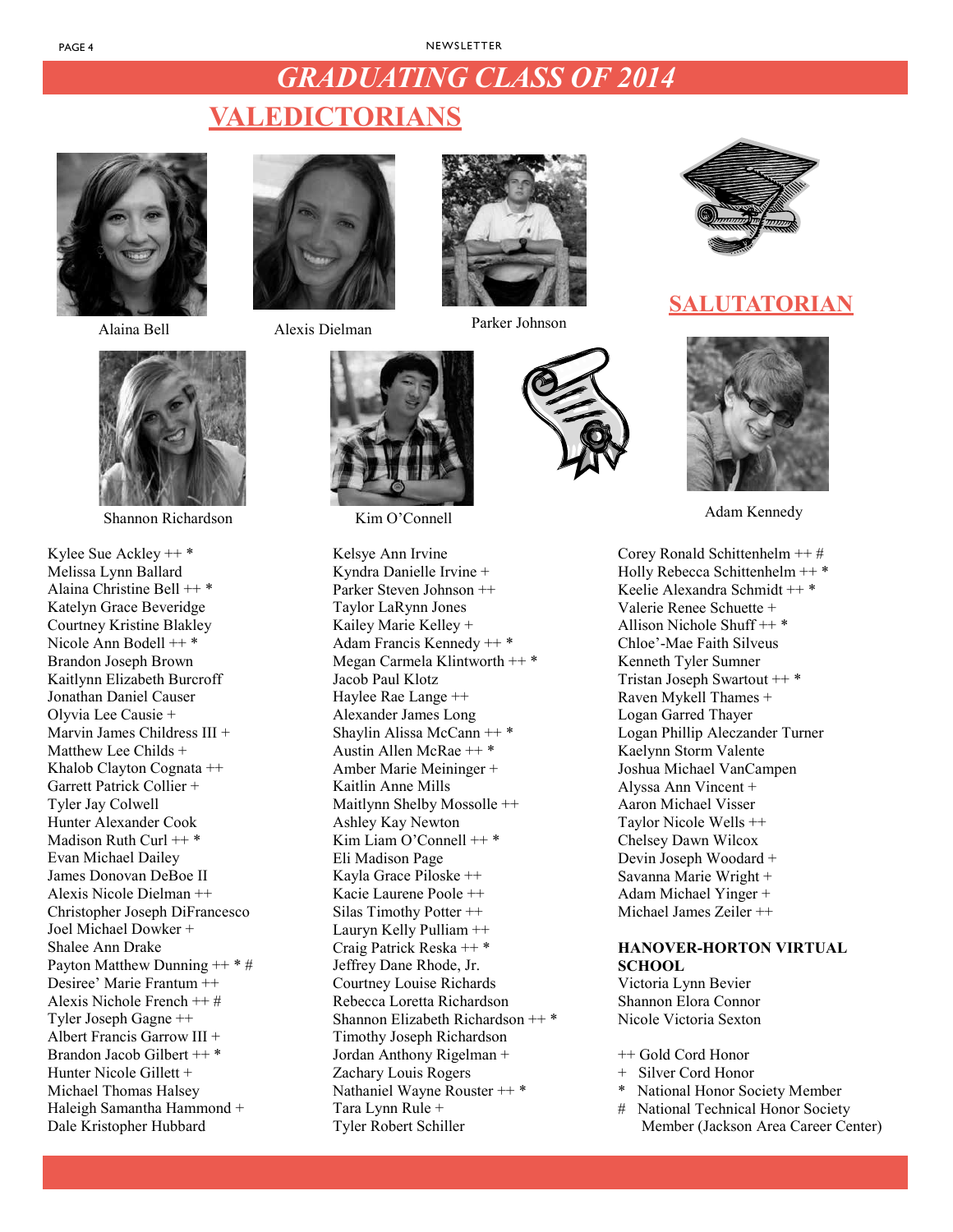# DATES TO KNOW *DATES TO KNOW*

#### *AUGUST:*

- 18 6:30 pm Board of Education Meeting
- 19 Senior Schedule Changes by appt.<br>20 Junior Schedule Changes by appt.
- Junior Schedule Changes by appt.
- 21 9th&10th Grade Schedule Changes by appt.
- 26 5-7 pm ABC Night Elementary 7:30-8:30 pm Freshmen/Parent Meeting
- 27 6 pm 6th Grade Orientation 6:45-8 pm 7th & 8th Grade Open House

#### *SEPTEMBER:*

- 2 1/2 Day School for Students
- 9 6 pm PTA Meeting, Elementary Library<br>15 6:30 pm Board of Education Meeting
- 6:30 pm Board of Education Meeting
- 19 Picture Day for all students
- 29&30 Elementary Book Fair

#### *OCTOBER:*

- 1 Pupil Count Day, please be present<br>1-3 Elementary Book Fair
- Elementary Book Fair

*HIGH SCHOOL* 

*FALL SPORTS 1ST PRACTICE DATE*

Cross Country 8/13/2014

Volleyball 8/25/2014

- 3 Homecoming Parade, 5 pm Queen & King Crowning @ Halftime Homecoming Dance after game
- 14 6 pm PTA Meeting, HS/MS Library
- 20 6:30 pm Board of Education Meeting

Football 8/11/2014 Girls Golf 8/13/2014 Boys Soccer 8/13/2014 Volleyball 8/13/2014 *MIDDLE SCHOOL Grades 7 & 8* Cross Country 8/25/2014 Football 8/25/2014 **ATHLETIC PASSES** *Fall Winter Spring*  Family \$150 \$100 \$50 Individual \$75 \$50 \$40<br>Student \$40 \$30 \$20 Student

#### **CONCUSSION PROTOCOL**

All athletes must have a concussion form signed and on file with their school. If an athlete is concussed, they must have written permission from a physician to be released back to physical activities.

#### **LIMITED TEAM MEMBERSHIP**

Once practicing with a high school team, a student may not participate in competition not sponsored by his/her school in the same sport/same season, i.e. 3-on-3 basketball during basketball season, etc.

- 23 Picture Retakes
- 29 5:30 pm Elementary Fall Festival<br>31 First Marking Period Ends
	- **First Marking Period Ends**

# *NOVEMBER:*

- No School for Students
- 4 Election Day<br>4-7 MS/HS Book
- 4-7 MS/HS Book Fair<br>6 3:30 pm MS/HS P
- 6 3:30 pm MS/HS Parent/Teacher Conferences
- 8 6 pm Elementary Daddy/Daughter Dance
- 11 6 pm PTA Meeting, Elem Library<br>13 K-5 Conferences 4:00-7:30 pm
- K-5 Conferences 4:00-7:30 pm
- 14 Half Day of School for Elementary K-5/ Full Day for Grades 6-12 K-5 Conferences 1:00-4:00 pm
- 17 6:30 pm Board of Education Meeting
- 26 1/2 Day School All Students
- 
- 27&28 No School—Thanksgiving

#### *DECEMBER:*

- 8 6:30 pm Board of Education Meeting
- 15 7 pm Band/Choir Concert HS Gym
- 22-Jan 2 No School—Christmas Break

#### *School Resumes January 5*

### **YOUTH SPORTS**

### **CONTACT INFORMATION**

*FOOTBALL* 

Andy Winter Phone: (517) 740-9688 Email: anmstone@gmail.com

#### *GIRLS BASKETBALL*

Andy Birch Phone (517) 914-4030 Email: andrewbirch20@yahoo.com

#### *BOYS BASKETBALL*

Chad Mortimer Phone: (517)563-0101, ext. 128 Email: chad.mortimer@hanoverhorton.org

#### *GIRLS SOCCER*

Lisa Waagen Email: hanover-hortonsoccer@hotmail.com

#### *BOYS SOCCER*

Lisa Waagen Email: hanover-hortonsoccer@hotmail.com

#### *SOFTBALL*

Rob Davis Phone: (517)688-5364 Email: RobD911@yahoo.com

#### *BASEBALL*

Rob Davis Phone: (517)688-5364 Email: RobD911@yahoo.com





ATHLETIC ATHLETIC INFORMATION INFORMATION

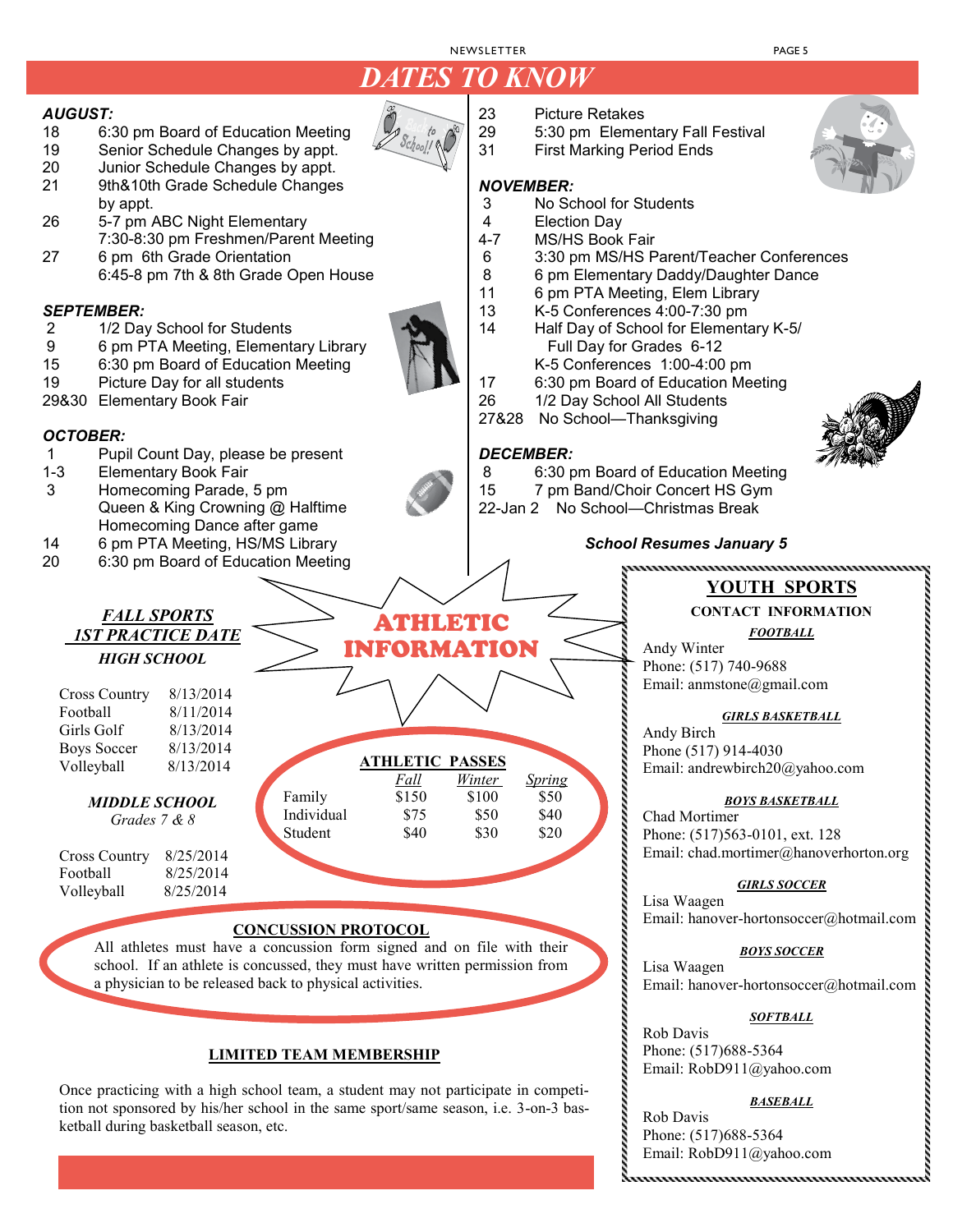#### **HANOVER-HORTON SCHOOLS TRANSPORTATION DEPARTMENT 2014-2015 BUS ROUTE LIST KINDERGARTEN THROUGH FIFTH GRADE**

#### **two weeks of school please be at the bus stop 15 minutes early. The locations listed may or may not be a current bus stop. This is intended to give a general idea of when the bus will arrive. The following is a tentative list for the fall bus schedule pick-up times. For the first**

| Address            | Bus#           | Time | <b>Address</b>        | Bus #          | Time | Address            | Bus #          |
|--------------------|----------------|------|-----------------------|----------------|------|--------------------|----------------|
|                    |                |      |                       |                |      |                    |                |
| Ashworth           | 6              | 8:13 | 7355 Fowler           | 3              | 7:35 | 12735 Moscow       | 3              |
| ABC Academy        | 5              | 8:07 | 12010 Galway          | 6              | 7:55 | Pinehill Lk Rd     | 6              |
| 10245 Adams        | 8              | 7:53 | 10909 Grover          | 4              | 7:47 | Preston            | 8              |
| 11662 Baker        | 6              | 7:41 | 3321 Hanover          | 6              | 8:09 | 6231 Reynolds      | 2              |
| Baker & Almon      | 6              | 7:40 | 3770 Hanover          | 8              | 8:00 | 10375 Reynolds     | 7              |
| <b>Belaire Ct</b>  | 6              | 8:05 | 6436 Hanover          |                | 8:20 | 11525 Reynolds     | 8              |
| 7410 Bowerman      | 2              | 7:50 | 7200 Hanover          | 3              | 8:15 | 10335 Rountree     |                |
| 8899 Bowerman      | 2              | 7:40 | 10691 Hanover         | 4              | 7:48 | 12655 Rountree     | 3              |
| 5705 Buckman       | 8              | 8:18 | 11975 Hanover         | 4              | 7:45 | 11511 Rutan        |                |
| 7205 Buckman       | 3              | 8:22 | 2600 Crouch           | 5              | 8:00 | 4576 Sears         |                |
| 2510 Chateau       |                | 7:41 | 11570 Highland Hills  | 6              | 8:13 | 441 Skyline        | 6              |
| 5601 Coats         | 2              | 7:58 | Horton/Ravenwood      |                | 7:47 | 425 Skyline        | 8              |
| 175 Cottage Dr     | 7              | 8:05 | 2000 Kimmel           | 5              | 8:10 | 10900 Snow         | 5              |
| 10709 Cowan Road   | 4              | 7:51 | 2605 Kimmel           | 5              | 8:01 | Somerset Bait      |                |
| 247 Crispell Lk    | 8              | 7:40 | 3715 Kimmel (E)       |                | 7:54 | 8093 South Jackson | 8              |
| 8204 Cross         | 3              | 7:55 | Kimmel & S Jackson    | 5              | 8:15 | 4262 Springbrook   |                |
| 5280 Deer Ridge    | $\overline{2}$ | 8:10 | Liberty Township Hall | 8              | 7:50 | 4449 Springbrook   |                |
| Dublin Dr & Circle | 6              | 7:58 | 1300 Lindsey          | 8              | 7:51 | Surrey Lane        |                |
| 178 Eaglehurst     | 6              | 8:05 | 2622 Lindsey Rd       |                | 8:06 | 11931 Sutfin       |                |
| East Shore Dr      | 6              | 8:00 | Lk Marie              |                | 8:10 | 9469 Thorne        | 5              |
| Erin Drive         | 6              | 7:53 | 10750 Luttenton       | 4              | 8:08 | 7025 Tripp         | 2              |
| Farview            | $\overline{c}$ | 7:57 | 12600 Luttenton       | 4              | 8:13 | 3503 Tygh          | 5              |
| 5200 Farwell Lk    | 7              | 8:13 | 205 Main (E)          | $\overline{c}$ | 7:55 | 10131 Vicary       |                |
| 7520 Folks Rd      | 3              | 7:50 | 568 Maitland          | 8              | 8:10 | 8109 Waite         | 8              |
| 8817 Folks         |                | 7:40 | 9210 Mapledale Rd     |                | 8:17 | Wedgewood          | 6              |
| <b>11369 Folks</b> | 4              | 8:05 | 9970 Miller Street    | 4              | 7:50 | 7951 Weeks         | $\overline{c}$ |
| <b>13787 Folks</b> |                | 8:01 | 5705 Moscow           | 2              | 8:05 | 7968 Weir Rd       | 3              |
| Folks & Watson     | 4              | 8:00 | 10501 Moscow          | 8              | 8:20 | 265 Westshore      | 6              |
| 8888 Fowler        | 3              | 8:00 | 12400 Moscow          | 7              | 7:38 | 1120 Wetherby      | 5              |

#### **BUS NUMBERS AND DRIVERS**

| Gary Spicer<br>Debbie Root | Sue Rombyer<br><b>Katie Creerv</b> | Connie Rulison<br>Duane Wolfgang |
|----------------------------|------------------------------------|----------------------------------|
| Telisha Fausak             |                                    | <b>Sharon Warblow</b>            |

#### **TRANSPORTATION PROCEDURES:**

 If you have any questions regarding the transportation schedules please call Mr. Mike Connor at 563-0106. Transportation staff members will be present at the elementary ABC Night on August 26th. This list of bus routes is intended to give you a general idea of when a bus will arrive. Students should be at their stop 15 minutes early for the first two weeks of school.

 Our goal is to transport our students in the safest, most efficient manner possible. We appreciate the help we receive from parents in keeping our children safe.

# *REMINDER: Students are only permitted to ride the bus they are assigned to.*

*STUDENTS ARE NOT ALLOWED TO RIDE ANOTHER STUDENT'S BUS.*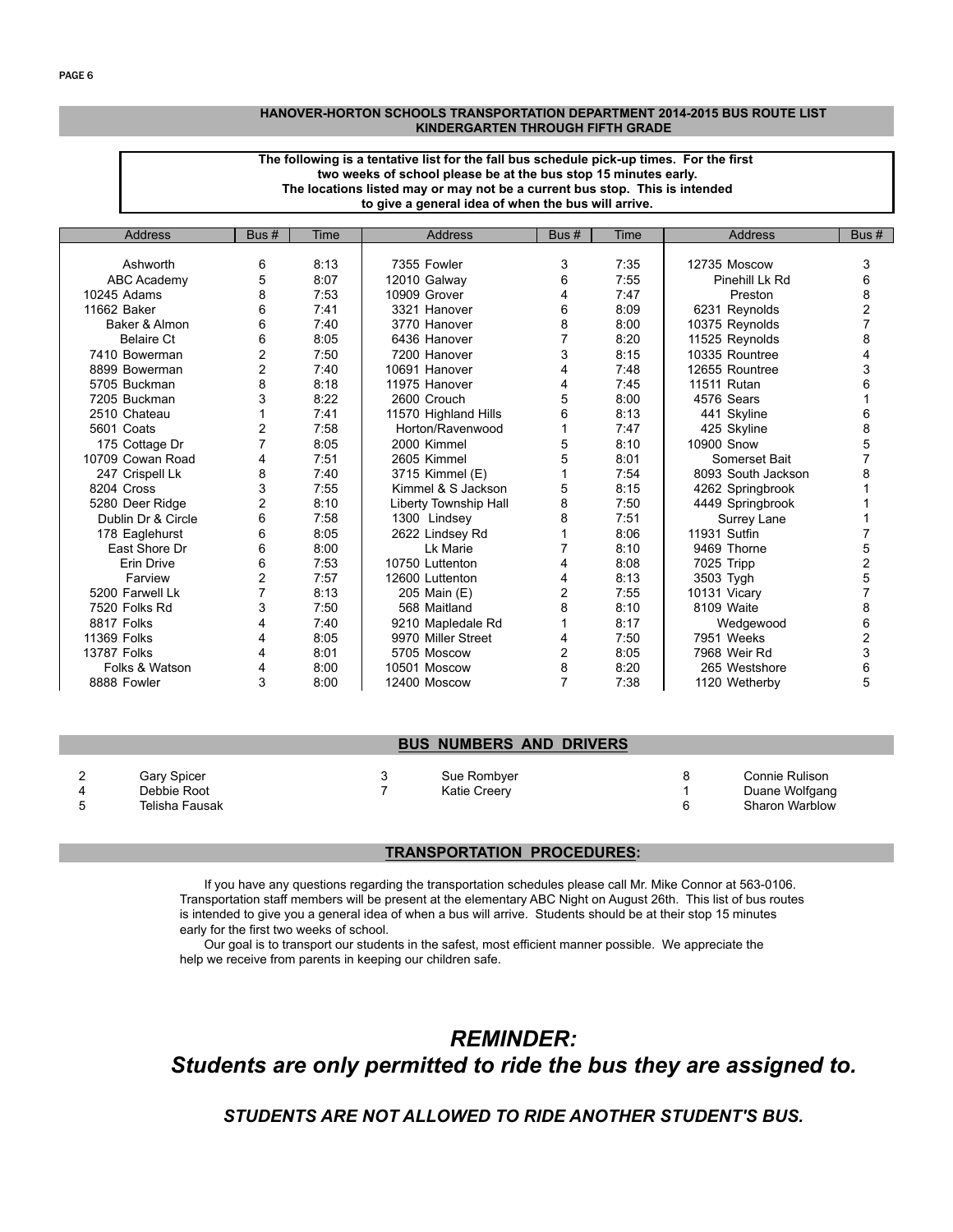#### **6th THROUGH 12th GRADES HANOVER-HORTON SCHOOLS TRANSPORTATION DEPARTMENT 2014-2015 BUS ROUTE LIST**

#### **The following is a tentative list for the fall bus schedule pick-up times. For the first two weeks of school please be at the bus stop 15 minutes early. The locations listed may or may not be a current bus stop. This is intended to give a general idea of when the bus will arrive.**

| <b>Address</b>        | Bus #          | Time | <b>Address</b>       | Bus # | Time | <b>Address</b>       | Bus# |
|-----------------------|----------------|------|----------------------|-------|------|----------------------|------|
|                       |                |      |                      |       |      |                      |      |
| 10425 Adams           | 8              | 6:55 | 3321 Hanover         | 8     | 7:10 | 11741 Patch          |      |
| 116 Ashworth Drive    |                | 6:45 | 5815 Hanover         |       | 6:50 | 11144 Pinewood Drive | 6    |
| 11549 Baker           | 6              | 6:40 | 6425 Hanover         |       | 6:51 | <b>Preston Rd</b>    | 8    |
| 11670 Baker           | 6              | 6:40 | 7601 Hanover         | 3     | 7:17 | 4991 Reynolds        | 2    |
| 7355 Bowerman         | 3              | 7:15 | 11250 Hanover        | 4     | 7:03 | 10750 Reynolds       |      |
| 7505 Bowerman         | 3              | 7:15 | Hanover Park         | 3     | 7:10 | 12501 Round Lake     |      |
| 7330 Browns Lk        | 5              | 7:05 | Hanover & Pulaski Rd | 4     | 6:50 | 10460 Rountree       |      |
| 5885 Buckman          |                | 6:40 | 303 Hatch            | 5     | 6:36 | 11707 Rountree       |      |
| 6386 Buckman          |                | 6:40 | 1320 Hatch           | 5     | 6:45 | 4521 Sears           | 2    |
| Chateau Dr.           | $\overline{2}$ | 7:04 | 2275 Hatch Rd        | 5     | 6:43 | 155 Shore (E)        | 6    |
| 11685 Cowan Road      | 4              | 7:15 | Horton & Ravenwood   | 2     | 6:58 | 216 Shore (W)        | 6    |
| 2227 Crispell         | 8              | 6:58 | 395 Jackson St.      |       | 6:55 | 425 Skyline          | 8    |
| 3370 Crispell         | 5              | 6:31 | 7550 S. Jackson Rd   | 5     | 7:08 | Somerset Bait        | 7    |
| 8204 Cross            | 3              | 6:55 | 8101 S. Jackson Rd   | 8     | 6:45 | 4465 Springbrook     | 2    |
| 1775 Crouch           | 5              | 6:39 | 8621 S. Jackson Rd   | 8     | 6:51 | 5900 Springbrook     | 8    |
| 2460 Crouch           | 5              | 6:52 | 2655 Kimmel (E)      | 5     | 7:07 | 6744 Springbrook     | 8    |
| Deer Ridge            | 2              | 6:55 | 2449 Kimmel (W)      | 5     | 7:03 | 101 State (W)        | 3    |
| 9899 Dew              | 3              | 7:15 | 3715 Kimmel (W)      | 2     | 7:08 | 11551 Strait         |      |
| Draper & Loomis       | 5              | 6:56 | Kimmel & S Jackson   | 5     | 7:07 | Surrey Lane          | 5    |
| Eaglehurst            | 6              | 7:03 | 1230 Lindsey Road    | 8     | 6:52 | 11921 Sutfin         | 7    |
| Erin & Galway         | 6              | 6:59 | 12200 Luttenton      | 4     | 6:35 | 8924 Thorne          | 2    |
| 5277 Farwell Lake     | $\overline{7}$ | 7:13 | Maule Ln             | 2     | 7:00 | 3221 Tygh            | 8    |
| Farwell Lk & Lk Marie | 7              | 7:10 | 206 Main             | 3     | 6:47 | 300 Union            | 3    |
| 7500 Folks            | 4              | 7:25 | 556 Maitland         | 8     | 7:18 | US12 & Beach         |      |
| 10315 Folks           | 4              | 6:30 | 116 Mechanic St      | 3     | 6:50 | 10501 Vicary         |      |
| 11345 Folks           | 4              | 6:31 | 209 Merkel           |       | 7:00 | Vicary & Springmill  | 6    |
| Folks & Miller        | 4              | 7:10 | 266 Mirror Dr        | 6     | 7:04 | 8186 Waite           | 8    |
| 8888 Fowler           | 3              | 7:00 | 208 Moscow           | 3     | 6:40 | <b>Waldron Ct</b>    | 6    |
| 12300 Goose Lk        | 4              | 6:50 | 8723 Moscow          | 5     | 6:34 | 10605 Watson         | 4    |
| Greenbriar            | 6              | 6:38 | 12400 Moscow         |       | 6:38 | 7968 Weir Road       |      |
| 9511 Grover           | 4              | 7:21 | 12735 Moscow         |       | 6:33 | 1300 Wetherby        | 5    |
| 10900 Grover          | 4              | 7:15 |                      |       |      | 12011 Wooden         | 4    |

#### **BUS NUMBERS AND DRIVERS**

2 Gary Spicer 3 Sue Rombyer 8 Connie Rulison

4 Debbie Root 7 Katie Creery 1 Duane Wolfgang

Sharon Warblow

#### **TRANSPORTATION PROCEDURES:**

 If you have any questions regarding the transportation schedules, please call Mr. Mike Connor at 563-0106. Transportation staff members will be present at the elementary ABC Night on August 26th. This list of bus routes is intended to give you a general idea of when a bus will arrive. Students should be at their stop 15 minutes early for the first two weeks of school.

 Our goal is to transport our students in the safest, most efficient manner possible. We appreciate the help we receive from parents in keeping our children safe.

# *REMINDER: Students are only permitted to ride the bus they are assigned to.*

### *STUDENTS ARE NOT ALLOWED TO RIDE ANOTHER STUDENT'S BUS.*